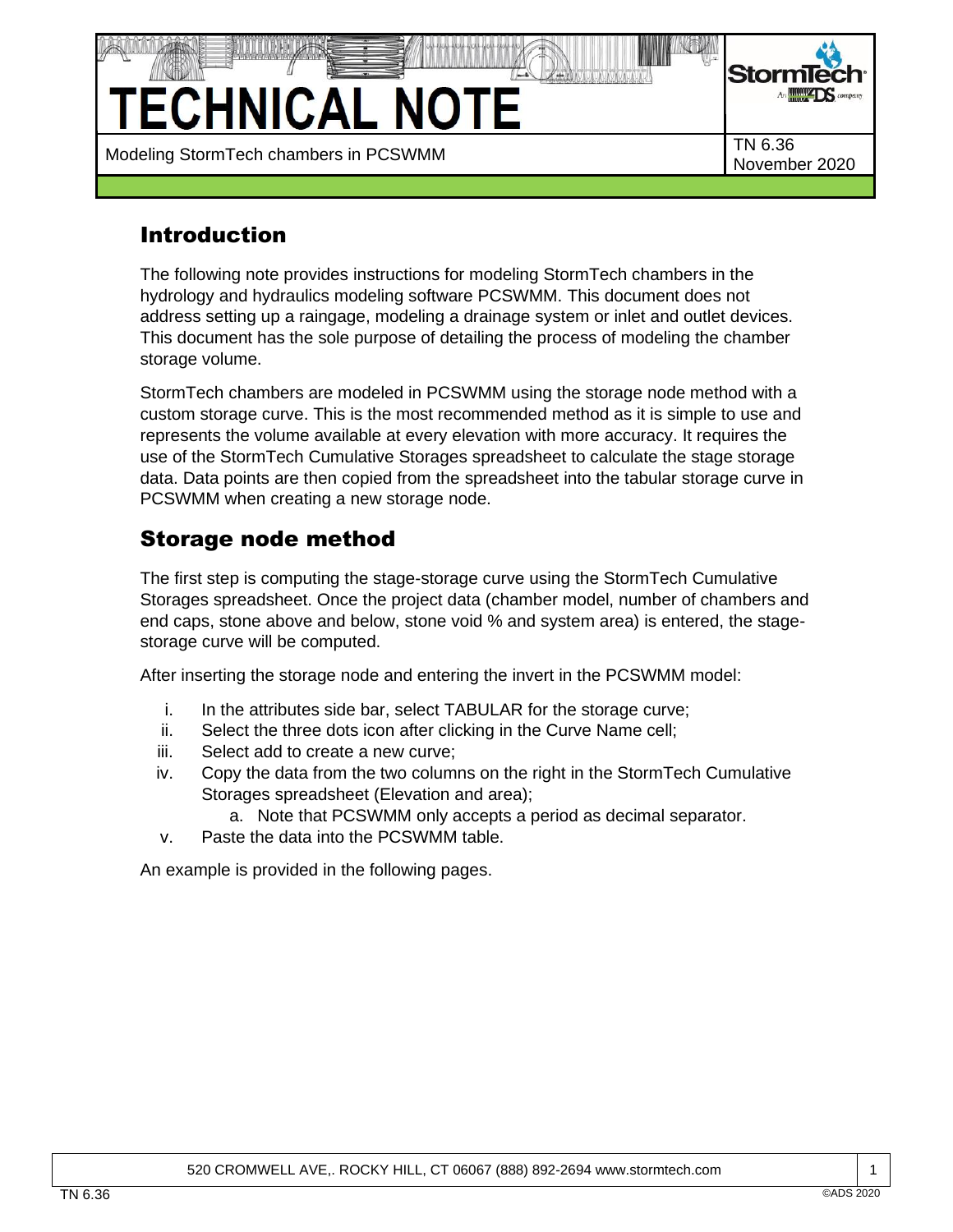

## Example

#### **PROPOSED LAYOUT**

- 28 MC-3500 STORMTECH CHAMBERS
- 8 MC-3500 STORMTECH ENDCAPS
- STONE ABOVE (mm) 305
- STONE BELOW (mm) 229
- STONE VOID (%) 20
- 130.0 **SYSTEM VOLUME (m<sup>3</sup>)**
- 171.9 SYSTEM AREA (m<sup>2</sup>) SYSTEM
- 55.6 PERIMETER (m)



### Storage node method:

Step 1 – Select the storage node and choose the TABULAR option for the storage curve:

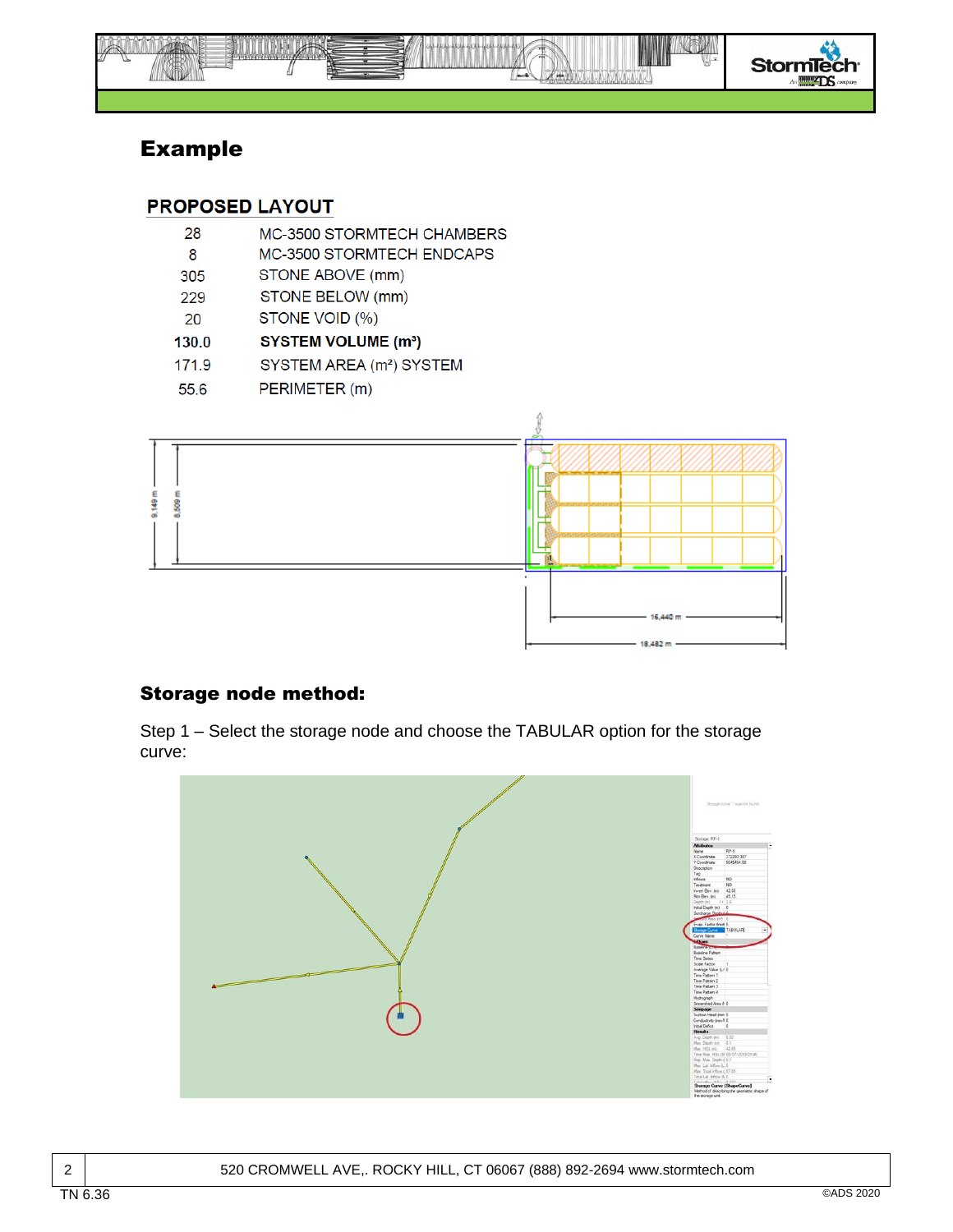

Step 2 – Select the three dots icon after clicking into the Curve Name cell:

|  | Depth (m) $f \times 2.6$        |                |
|--|---------------------------------|----------------|
|  | Initial Depth (m) 0             |                |
|  | Surcharge Depth (0              |                |
|  | Ponded Area (m <sup>2</sup> ) 0 |                |
|  | Evap. Factor (fract 0           |                |
|  | Storage Curve                   | <b>TABULAR</b> |
|  | <b>Curve Name</b>               |                |
|  | <b>Inflows</b>                  |                |
|  | Baseline (L/s)                  | 0              |
|  | <b>Baseline Pattem</b>          |                |
|  | <b>Time Series</b>              |                |
|  | Scale Factor                    |                |

Step 3 – Click to add a new Storage Curve: